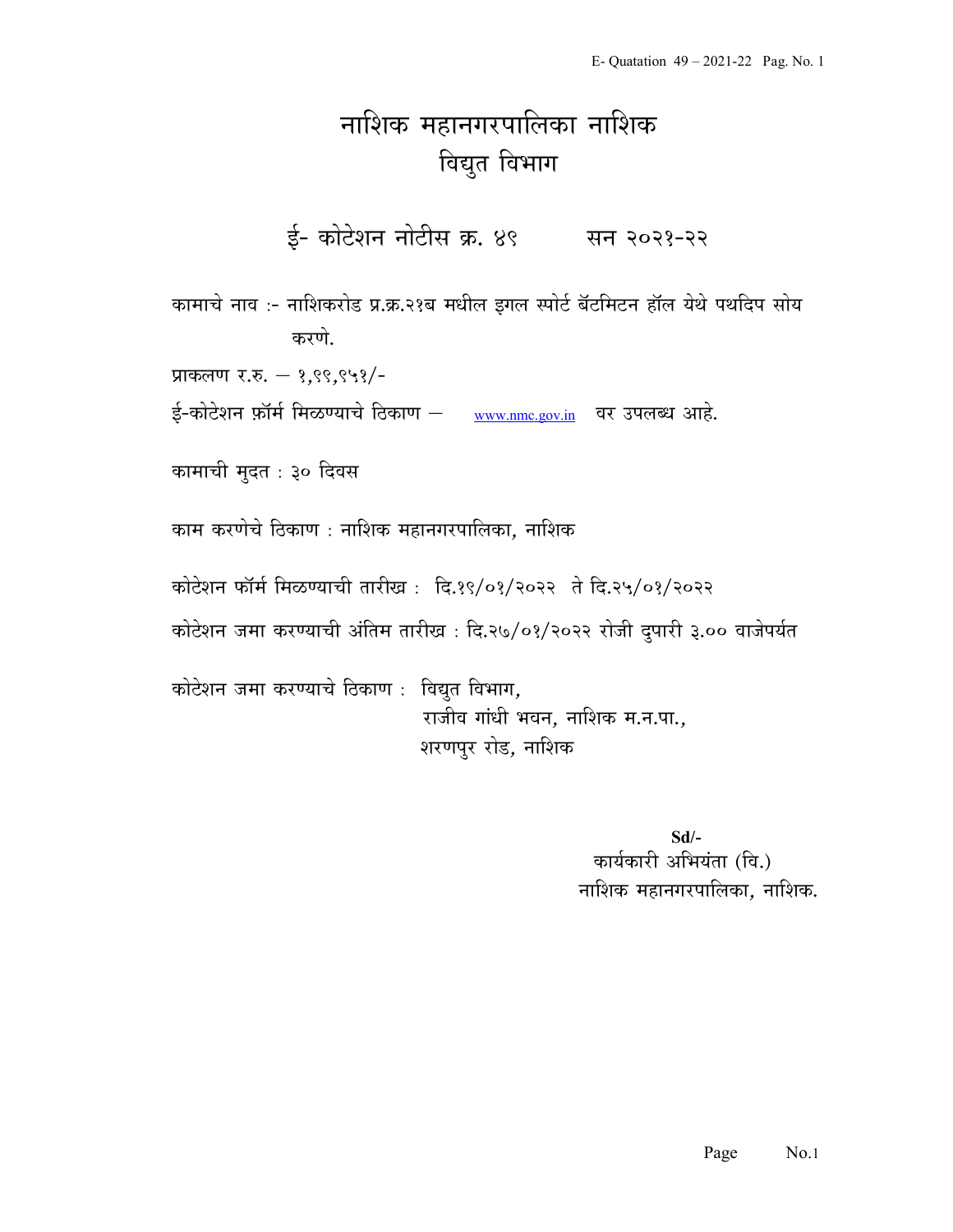| <b>NASHIK MUNICIPAL CORPORATION</b>                       |                                                                                                                                                                     |                                  |                                                                                                                                                                                                                                                                                                                                                                                                             |  |  |
|-----------------------------------------------------------|---------------------------------------------------------------------------------------------------------------------------------------------------------------------|----------------------------------|-------------------------------------------------------------------------------------------------------------------------------------------------------------------------------------------------------------------------------------------------------------------------------------------------------------------------------------------------------------------------------------------------------------|--|--|
| Rajiv Gandhi Bhavan, Sharanpur Road, Nashik               |                                                                                                                                                                     |                                  |                                                                                                                                                                                                                                                                                                                                                                                                             |  |  |
| <b>Electrical Department</b>                              |                                                                                                                                                                     |                                  |                                                                                                                                                                                                                                                                                                                                                                                                             |  |  |
| <b>DETAILED 'E' Quotation form No. 49 of Year 2021-22</b> |                                                                                                                                                                     |                                  |                                                                                                                                                                                                                                                                                                                                                                                                             |  |  |
|                                                           | NASHIK MUNICIPAL CORPORATION, (NMC), NASHIK, invites 'E' Quotation form                                                                                             |                                  |                                                                                                                                                                                                                                                                                                                                                                                                             |  |  |
|                                                           | 'PERCENTAGE RATE Quotation from firms/companies having requisite qualifications & experience                                                                        |                                  |                                                                                                                                                                                                                                                                                                                                                                                                             |  |  |
|                                                           | as per qualification criteria.                                                                                                                                      |                                  |                                                                                                                                                                                                                                                                                                                                                                                                             |  |  |
| $\bf{1}$                                                  | <b>NAME OF WORK</b>                                                                                                                                                 | $\ddot{\cdot}$                   | Providing erecting street light pole at Egale sport<br>badmentan holl in P.No.21 Nashik Road Div.                                                                                                                                                                                                                                                                                                           |  |  |
| 2)                                                        | <b>SCOPE OF WORK</b>                                                                                                                                                | :                                | Providing erecting street light pole at Egale sport                                                                                                                                                                                                                                                                                                                                                         |  |  |
|                                                           |                                                                                                                                                                     |                                  | badmentan holl in P.No.21 Nashik Road Div.                                                                                                                                                                                                                                                                                                                                                                  |  |  |
| 3)                                                        | <b>ESTIMATED COST PUT TO Quotation</b>                                                                                                                              | $\ddot{\cdot}$                   | Rs. Eastimate Rs. 1,99,951/- (Inclusive GST)                                                                                                                                                                                                                                                                                                                                                                |  |  |
| 4)                                                        | DATE OF ISSUING OF ON LINE Quotation<br><b>FORM</b>                                                                                                                 | $\ddot{\cdot}$                   | $To$ 25/01/2022 (Including all<br>19/01/2022<br>holidays)                                                                                                                                                                                                                                                                                                                                                   |  |  |
|                                                           | Available on our web site                                                                                                                                           | $\ddot{\cdot}$                   | www.nmc.gov.in                                                                                                                                                                                                                                                                                                                                                                                              |  |  |
| 5)                                                        | <b>TIME LIMIT</b>                                                                                                                                                   | $\ddot{\cdot}$                   | 30 Days (Inclusive Mansoon)                                                                                                                                                                                                                                                                                                                                                                                 |  |  |
| 6)<br>$\mathcal{L}$                                       | <b>PLACE OF WORK</b><br><b>SECURITY DEPOSIT</b>                                                                                                                     | $\ddot{\cdot}$<br>$\ddot{\cdot}$ | NMC, Nashik, Maharashtra State, (INDIA).<br>Total S.D is 2% of accepted Quotation cost.                                                                                                                                                                                                                                                                                                                     |  |  |
|                                                           |                                                                                                                                                                     |                                  |                                                                                                                                                                                                                                                                                                                                                                                                             |  |  |
|                                                           |                                                                                                                                                                     | a)                               | 2% of the accepted Contract Value in favor of<br>Commissioner, Nashik Municipal Corporation,<br>Nashik and can be paid in the form of Demand<br>Draft in favor of the Commissioner Nashik<br>Municipal Corporation. Nashik.                                                                                                                                                                                 |  |  |
| 8)                                                        | <b>VALIDITY OF OFFERS</b>                                                                                                                                           | $\ddot{\cdot}$                   | 180 Days or till expressly withdrawn by the<br>Quotation after 180 days, whichever is later.                                                                                                                                                                                                                                                                                                                |  |  |
| 9)                                                        | <b>AVAILABILITY OF DETAILED Quotation</b><br><b>NOTICE</b>                                                                                                          | $\ddot{\cdot}$                   | From 19/01/2022 To 25/01/2022<br>including<br>holidays<br>online<br>website<br>all<br>on<br>our<br>www.nmc.gov.in                                                                                                                                                                                                                                                                                           |  |  |
| 10)                                                       | <b>SUBMISSION</b><br><b>LAST</b><br><b>DATE</b><br>OF<br>OF<br><b>TECHNICAL BID</b><br>$\boldsymbol{\&}$<br><b>FINANCIAL</b><br><b>BID</b><br>(Quatation DOCUMENTS) | $\ddot{\cdot}$                   | documents (Technical bid &<br>Quotation<br>Financial bid) shall be submitted in the office of<br>Ex.Engr, Nashik Municipal Corporation, Rajiv<br>Gandhi Bhavan, Sharanpur Road, Nashik on or<br>before $\frac{25}{01}{2022}$ up to $\frac{15:00}{2}$ hrs.                                                                                                                                                   |  |  |
| 11)                                                       | DATE AND TIME OF OPENING OF Quatation<br><b>DOCUMENT</b>                                                                                                            | $\ddot{\cdot}$                   | If possible the tenders will be opened on<br>$27/01/2022$ after $15:00$ hrs in the office of<br>Executive<br>Engineer,<br>Nashik<br>Municipal<br>Corporation, Rajiv Gandhi Bhavan, Sharanpur<br>Road, Nashik, in presence of intending Tenderer<br>or their representatives if any. Please Note that<br>after scrutiny of Technical bid, the financial<br>offers of only qualified tenderer will be opened. |  |  |
| 12)                                                       | <b>CONTACT DETAILS</b>                                                                                                                                              | $\ddot{\cdot}$                   | For any clarification & communication with<br>reference to the Quotation documents, the<br>concessionaires are expected to communicate at<br>contact information provided below-<br><b>Executive Engineer</b><br><b>Electrical Department</b><br>Nashik Municipal Corporation,<br>Rajiv Gandhi Bhavan,<br>Sharanpur Road, Nashik -422001.<br>Email-ee electrical@nmc.gov.in<br>Phone $- (0253)$ 2222434     |  |  |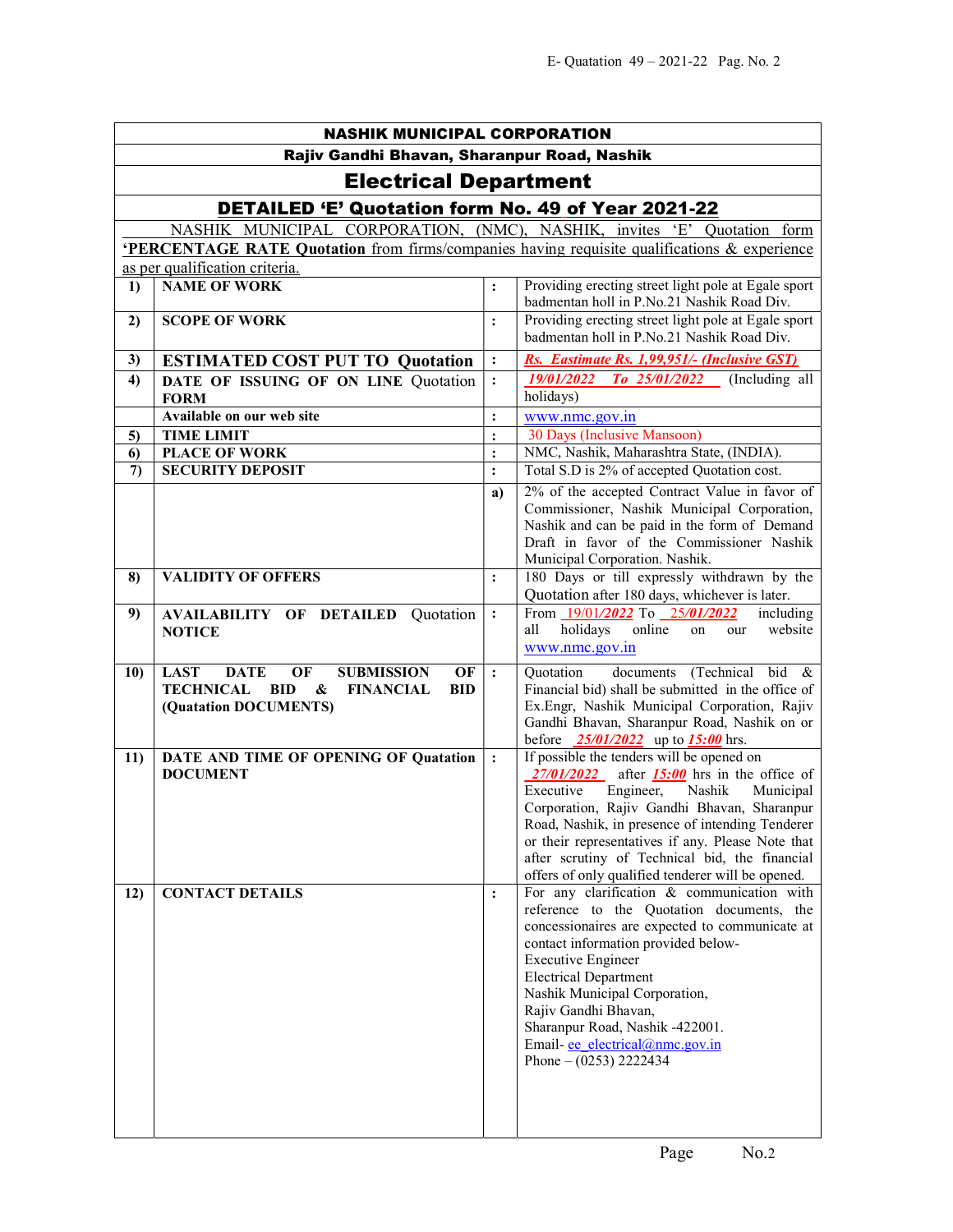| 13)          | TENDERER TO INFORM HIMSELF FULLY:-                                                                                                                                                                            |  |  |
|--------------|---------------------------------------------------------------------------------------------------------------------------------------------------------------------------------------------------------------|--|--|
|              | The Quotation shall be deemed to have fully acquainted himself with the work $\&$ site                                                                                                                        |  |  |
|              | conditions and carefully examined the special conditions, the specifications mentioned for                                                                                                                    |  |  |
|              | the said work, and shall be deemed to have fully informed himself regarding the local                                                                                                                         |  |  |
|              | conditions and various prevailing laws at time beings.                                                                                                                                                        |  |  |
|              | The Quotation shall also be deemed to have fully acquainted with various items involved in the works                                                                                                          |  |  |
|              | and as well as deemed to have fully acquainted himself with the fact that the work is to be carried out in                                                                                                    |  |  |
|              | Nashik Municipal Corporation area. The Quotation should therefore plan his schedule of work properly so as                                                                                                    |  |  |
|              | to complete the work within stipulated time limit. Nashik Municipal Corporation will not be liable for any loss                                                                                               |  |  |
|              | or damage sustained by the Quatation due to any reason.                                                                                                                                                       |  |  |
|              | Contractor must abide by B1 / Quatation form condition. (Attached separately)<br>i)                                                                                                                           |  |  |
|              | $\overline{ii}$ )<br>Contractor has to download mobile app of NMC Know our works / PMS and has to upload                                                                                                      |  |  |
|              | photo / Video before / during / after the work.                                                                                                                                                               |  |  |
| 14)          | DEFECT LIABILITY PERIOD (DLP):-                                                                                                                                                                               |  |  |
|              | Defect liability period for the work is 12 Calendar months & it should be counted after satisfactory                                                                                                          |  |  |
|              | testing and commissioning of all components. And will start after issuing completion certificate from                                                                                                         |  |  |
|              | competent authority. The shall be responsible for maintaining the entire scheme including all labor, material,                                                                                                |  |  |
|              | supervision etc. repairing, replacing the defective material used in the work at his own cost including cost of                                                                                               |  |  |
| 15)          | any charges during execution and testing of the scheme.<br>JOINT VENTURE OR ANY TYPE OF CONSORTIUM IS NOT ALLOWED.                                                                                            |  |  |
| 16)          | METHOD OF SUBMISSION OF BOTH THE TECHNICAL BID, FINANCIAL BID & OPENING OF                                                                                                                                    |  |  |
|              | <b>OFFER: - (i.e. Quatation documents.)</b>                                                                                                                                                                   |  |  |
|              | The Quatation documents i.e. technical bid $\&$ financial bid both shall be uploaded only online on or before                                                                                                 |  |  |
|              | specified date & time as prescribed.                                                                                                                                                                          |  |  |
| A)           | <b>TECHNICAL BID:</b>                                                                                                                                                                                         |  |  |
|              | Technical bid shall be uploaded online on the specified web site www.nmc.gov.in All Tenderer are                                                                                                              |  |  |
|              | requested to upload the requisite documents of Technical bid on the specified web site well in advance prior to                                                                                               |  |  |
|              | the last date of submission of bid to avoid network congestion.                                                                                                                                               |  |  |
|              | The Quatation shall upload the scanned copies on website www.nmc.gov.in document as per                                                                                                                       |  |  |
| 1)           | conditions.<br>Certificate as a registered contractor in electrical category with Maharashtra PWD OR CPWD as class 'E'. Valid as on                                                                           |  |  |
|              | date.                                                                                                                                                                                                         |  |  |
| 2)           | Valid Electrical contractor's license by Govt. of Maharashtra                                                                                                                                                 |  |  |
| 3)           | Valid PAN registration certificate.                                                                                                                                                                           |  |  |
| 4)           | Valid P.F / EPF Registration certificate.                                                                                                                                                                     |  |  |
| 5)           | Valid GST registration certificate.                                                                                                                                                                           |  |  |
| B)           |                                                                                                                                                                                                               |  |  |
|              | <b>FINANCIAL BID:</b>                                                                                                                                                                                         |  |  |
|              | The Quatation shall upload the financial bid on-line only on the specified web-site. www.nmc.gov.in                                                                                                           |  |  |
|              | well in advance prior to the last date & time of submission of financial bid to avoid network congestion./ In                                                                                                 |  |  |
|              | sealed Envelop at NMC office.                                                                                                                                                                                 |  |  |
|              | Tenderers shall quote a firm offer. Conditional offers shall not be considered and shall be treated as non-                                                                                                   |  |  |
|              | responsive and thereof.                                                                                                                                                                                       |  |  |
|              | Tenderers are requested to fill the tender carefully after noting the items and specifications. They are<br>informed that no variation in rates etc. shall be allowed on any ground such as clerical mistake. |  |  |
|              | Misunderstanding etc. after the Quatation has been submitted.                                                                                                                                                 |  |  |
|              | The offer should be based on the scope of work given above and should be inclusive of all taxes of state                                                                                                      |  |  |
|              | and central Govt. applicable levies, duties, insurance and all other charges including traveling, lodging and                                                                                                 |  |  |
|              | boarding or any other expenses of the tenderer and other employees of the Tenderer. NMC will not bear any                                                                                                     |  |  |
|              | expenses other than the cost quoted for the work.                                                                                                                                                             |  |  |
|              | The agreement will have to be carried out on the stamp paper. As per act prevailing Govt. order,                                                                                                              |  |  |
| $\mathbf{C}$ | required amount of stamp paper will be purchased by the tenderer.<br>CONDITION FOR PAYMENT<br>ADDITIONAL PERFORMANCE<br>OF<br><b>SECURITY</b>                                                                 |  |  |
|              | DEPOSIT :-                                                                                                                                                                                                    |  |  |
| 1)           | The contractor shall require to furnish the performance security deposit in the form of demand draft/                                                                                                         |  |  |
|              | FDR/ recoverable Bank Guarantee of Nationalized Bank within 8 days after opening of financial                                                                                                                 |  |  |
|              | envelope (envelope No-2)<br>For Example: If rate are 19% below                                                                                                                                                |  |  |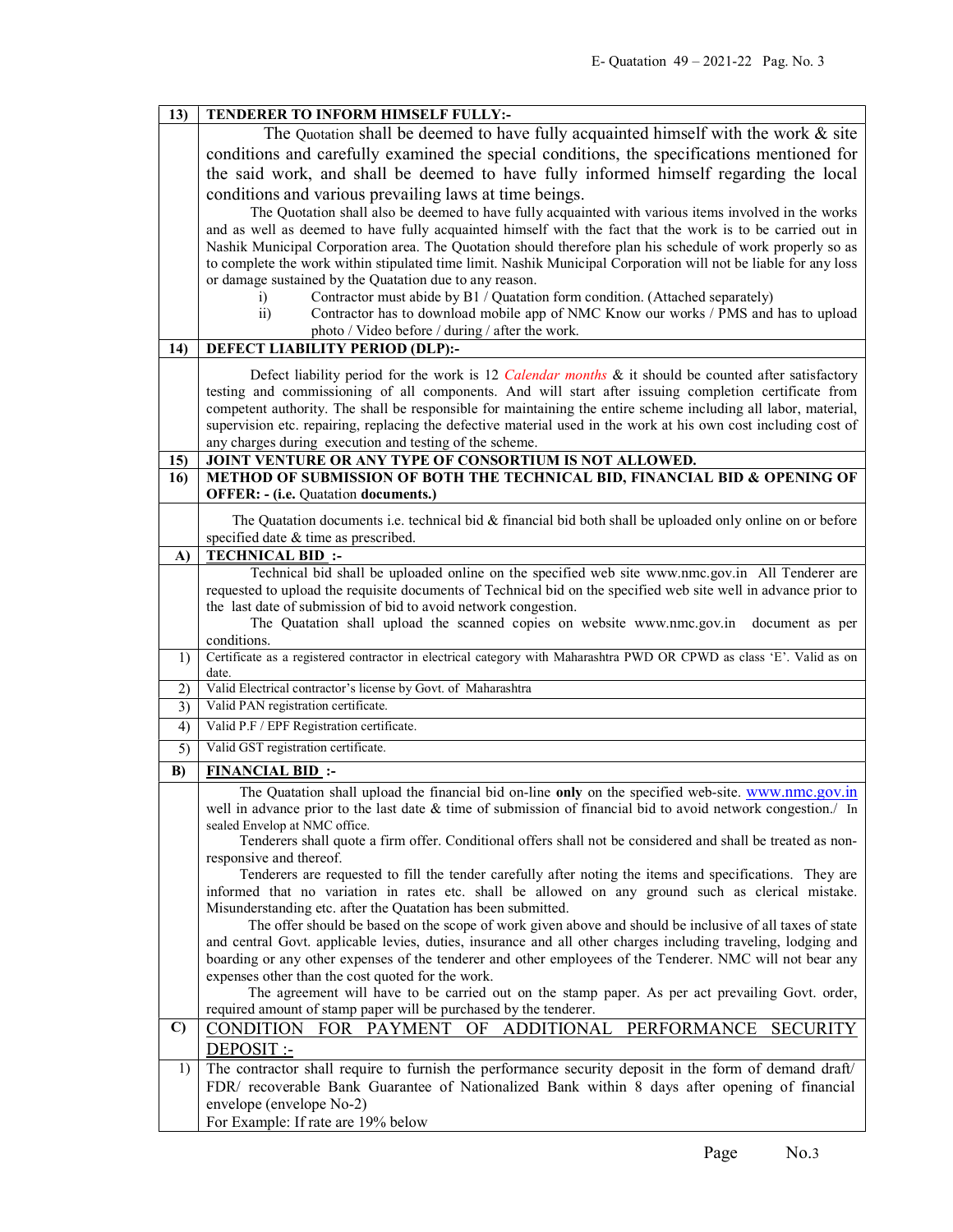|                 | $1\%$ to $10\%$ below<br>$-1\%$                                                                                                                                                                                                                                                  |
|-----------------|----------------------------------------------------------------------------------------------------------------------------------------------------------------------------------------------------------------------------------------------------------------------------------|
|                 | $-15\% - 10\% = 5\%$<br>Up to below $15%$                                                                                                                                                                                                                                        |
|                 | $(19\% - 15\% = 4\%)$ $-4\%$ $X$ 2 = 8%                                                                                                                                                                                                                                          |
|                 | Total PSD $(1+5+8) = 14\%$                                                                                                                                                                                                                                                       |
| 2)              | Additional Performance security of the successful bidder shall be returned immediately upon satisfactory                                                                                                                                                                         |
|                 | completion of work, the certificate of which shall be issued by the EE before releasing the additional security.                                                                                                                                                                 |
| 3)              | If the lowest bidder offer is more than 10% below the estimated cost of the tender, tender calling                                                                                                                                                                               |
|                 | authority should be call for the written explanation from this bidder with respect to the planning of execution                                                                                                                                                                  |
|                 | of work as the rate quoted by him. Tender calling authority should assure himself about the feasibility of                                                                                                                                                                       |
|                 | planning submitted by the bidder with respect to the quoted rates.                                                                                                                                                                                                               |
| D)              | <b>OPENING OF OFFER:-</b>                                                                                                                                                                                                                                                        |
|                 | Tenders will be opened in the office of Executive Engineer (NMC) as mentioned above                                                                                                                                                                                              |
| $\ddot{1}$      | <b>Technical bid:</b> If possible technical bid will be opened to verify its contents as per requirement on specified                                                                                                                                                            |
|                 | date & time. If the various documents do not meet the requirements of the Tender, Tenderer will be                                                                                                                                                                               |
|                 | disqualified, However if the Executive Engineer feels that the Tenderer may be asked to submit the requisite                                                                                                                                                                     |
|                 | document within a stipulated time frame at the discretion of opening authority and if the Tenderer fails to                                                                                                                                                                      |
|                 | submit those documents within the stipulated time frame then a note will be recorded accordingly by the                                                                                                                                                                          |
|                 | opening authority and the said Tenderer's offer will not be considered for further action.                                                                                                                                                                                       |
| $\overline{11}$ | Financial Bid: If possible this bid shall be opened on date $\&$ time specified of the qualified Tenderer                                                                                                                                                                        |
|                 | only if contents of Technical bid are found acceptable.                                                                                                                                                                                                                          |
|                 | The tendered rate in form B-1 of the tender as percentage above / below the estimated rates put to the tender                                                                                                                                                                    |
|                 | the amount shall then be read out.                                                                                                                                                                                                                                               |
| iii)            | NMC is not responsible if due to any reason, tender documents are not uploaded on the last date of                                                                                                                                                                               |
|                 | submission. To avoid network congestion proper care should be taken and may upload tender well in advance                                                                                                                                                                        |
|                 | before last date & time of submission.                                                                                                                                                                                                                                           |
| iv)             | Tenderer and his authorized representative shall remain present with original documents during opening of                                                                                                                                                                        |
|                 | Financial bid.                                                                                                                                                                                                                                                                   |
| 17)             | <b>GENERAL CONDITIONS:-</b>                                                                                                                                                                                                                                                      |
| a)              | <b>APPROVALS:-</b>                                                                                                                                                                                                                                                               |
|                 | i)All work shall be carried out as per the specification contained in the standard specification published by                                                                                                                                                                    |
|                 |                                                                                                                                                                                                                                                                                  |
|                 |                                                                                                                                                                                                                                                                                  |
|                 | public works and housing department, Govt. of Maharashtra. In case of the discrepancy decision of the                                                                                                                                                                            |
|                 | Engineer-In-Charge will be Final.                                                                                                                                                                                                                                                |
|                 | ii) All test of pole, Earthing, cable shall be done as per specification in the presence of representative of NMC<br>& NMC approved third party inspection at Bidder own cost                                                                                                    |
| b)              | <b>INSURANCE:-</b>                                                                                                                                                                                                                                                               |
|                 | Successful Contractor shall take out necessary Insurance Policy / Policies so as to provide adequate insurance                                                                                                                                                                   |
|                 | cover for executive of the awarded contract work from the " Directorate of insurance, Maharashtra state                                                                                                                                                                          |
|                 | Mumbai" only. It's Postal address for correspondence is 264, MHADA, First Floor, Opp. Kalanagar, Bandra                                                                                                                                                                          |
|                 | (East), Mumbai-400051. (Telephone nos. 6438690/6438746, Fax no.6438461).                                                                                                                                                                                                         |
|                 | If the contractor fails to take insurance policy as above within 15 days from the date of work order, 1%                                                                                                                                                                         |
|                 | amount will be deducted from bill.                                                                                                                                                                                                                                               |
| c)              | <b>PAYMENT:-</b>                                                                                                                                                                                                                                                                 |
|                 | i) Contractor shall submit his bills on his own printed form. The manner of preparation of bills should                                                                                                                                                                          |
|                 | be according to the routine official procedure.                                                                                                                                                                                                                                  |
|                 | ii) Payment will be released as per availability of funds and no interest or claim will be paid on account                                                                                                                                                                       |
|                 | of delayed payment.                                                                                                                                                                                                                                                              |
|                 | iii) S.D. will be released after defect liability period.                                                                                                                                                                                                                        |
| d)              | <b>REJECTION OF OFFER:-</b>                                                                                                                                                                                                                                                      |
|                 | The Commissioner, Nashik Municipal Corporation, Nashik reserves the right to reject any or all offers without                                                                                                                                                                    |
|                 | assigning any reason thereof.                                                                                                                                                                                                                                                    |
| e)              | <b>PROGRESS OF WORK:-</b>                                                                                                                                                                                                                                                        |
|                 | The contractor should take site survey within of $0$ (T0) to $3$ (T1) days. The contractor must start work within $0$                                                                                                                                                            |
|                 | (T0) to 7 (T2) days and should finish the work within period of 30 to 60 days i.e. (T2 + 30 to 60 days) as per                                                                                                                                                                   |
|                 | site requirement.                                                                                                                                                                                                                                                                |
| $\mathbf{f}$    | COMPENSATION & DELAY(Clause 2 of B1/B2 Tender condition applies here):-                                                                                                                                                                                                          |
|                 | i) Compensation & Delay will be levied on the delayed of work within time limit, the penalty will be charged                                                                                                                                                                     |
|                 | as per given below                                                                                                                                                                                                                                                               |
|                 | from 1 <sup>st</sup> day of work order to $\frac{1}{4}$ <sup>th</sup> period of work order. = nil<br>after $\frac{1}{4}$ <sup>th</sup> period of W.O. to $\frac{1}{2}$ <sup>th</sup> period of work order. = 0.025 % of tender amount per day. after $\frac{1}{2}$ <sup>th</sup> |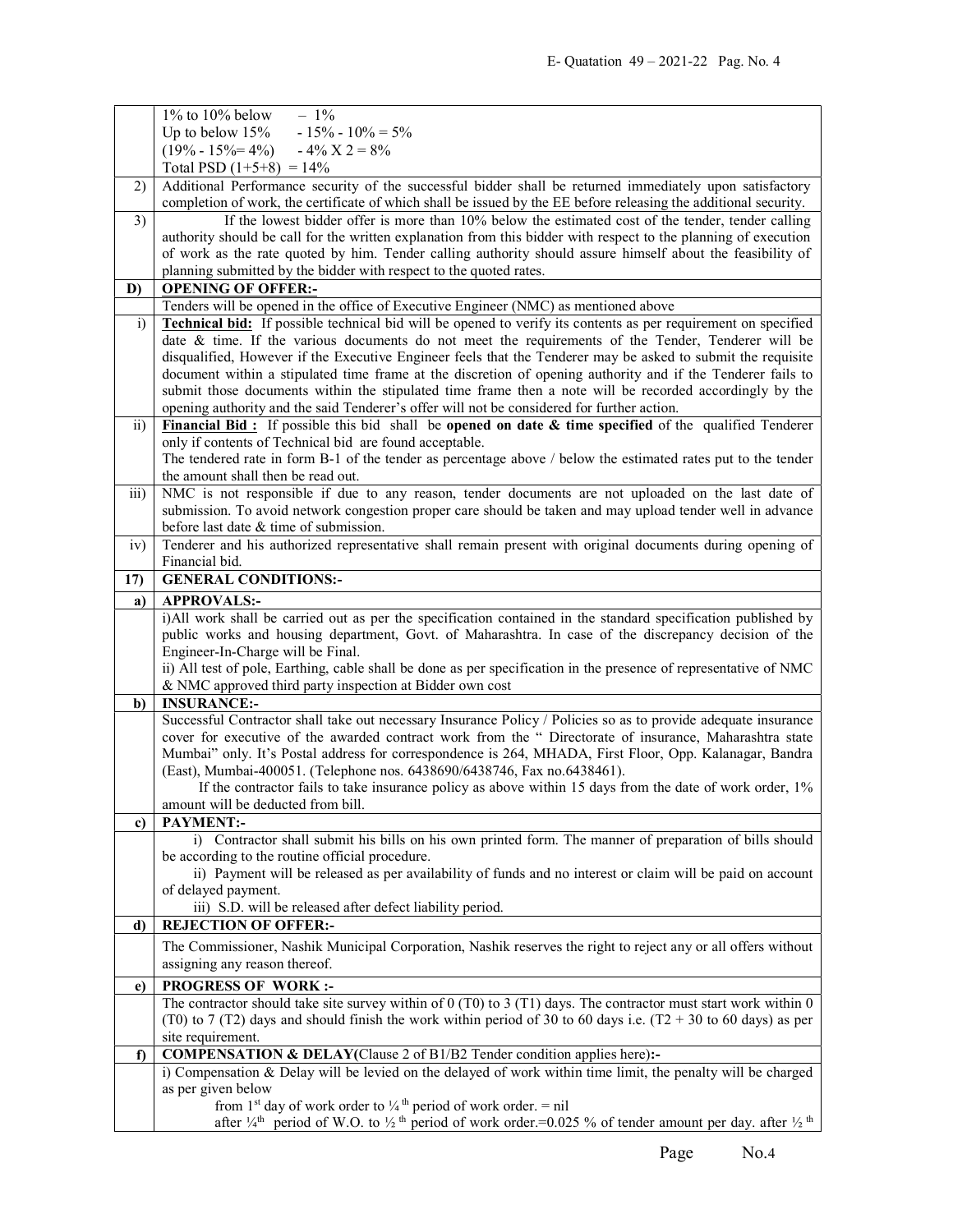|              | period of W.O. to $\frac{3}{4}$ <sup>th</sup> period of work order.=0.05 % of tender amount per day. after $\frac{3}{4}$ <sup>th</sup> period of<br>W.O. to last day of work order.=0.075 % of tender amount per day. After last date of W.O to till the                                                                                                                                                                                                                                                                                                                                                                                                                                                                   |                                                           |  |
|--------------|----------------------------------------------------------------------------------------------------------------------------------------------------------------------------------------------------------------------------------------------------------------------------------------------------------------------------------------------------------------------------------------------------------------------------------------------------------------------------------------------------------------------------------------------------------------------------------------------------------------------------------------------------------------------------------------------------------------------------|-----------------------------------------------------------|--|
|              | completion day of work. 0.1% of tender amount per day.                                                                                                                                                                                                                                                                                                                                                                                                                                                                                                                                                                                                                                                                     |                                                           |  |
|              | ii) If the material used for work is found of inferior quality or not as per specifications, the tenderer shall<br>replace the fitting within 7 days from date of intimation at the cost $\&$ risk of the tenderer, failing which Earnest<br>Money Deposit & Contract Deposit of the Contractor shall be forfeited & the tenderer shall be liable for penal<br>action, including blacklisting etc. In addition to this for failure, the Earnest Money Deposit & contract<br>deposit, or any fines is imposed by the Municipal Commissioner, the same shall be payable by the tenderer<br>immediately on demand failing which the same shall be recovered from other dues to the tenderer from the<br>Municipal Corporation |                                                           |  |
| $\mathbf{g}$ | <b>BLACKLISTING:-</b>                                                                                                                                                                                                                                                                                                                                                                                                                                                                                                                                                                                                                                                                                                      |                                                           |  |
| h)           | Forged document are submitted or<br>i)<br>If it becomes responsive on the basis of submission of bogus certificate.<br>$\overline{11}$<br>iii) In case of non supply of equipment /accessories or supply of substandard quality or supply of equipment /<br>accessories found to have been previously used or having reconditioned part.<br>The successful bidder will have to pay initial deposit 5 % amount of the total cost of his bid as<br>iv)<br>security deposit shall paid in the treasury of N.M.C. within 10 days from the date of communication of<br>acceptance of his offer. Failing which the EMD will be also forfeited at the risk & cost of the tenderer.<br><b>DISPUTE:-</b>                            |                                                           |  |
|              | The Commissioner, Nashik Municipal Corporation is the sole arbitrator for this work & contract.                                                                                                                                                                                                                                                                                                                                                                                                                                                                                                                                                                                                                            |                                                           |  |
| i)           | <b>ACKNOWLEDGING COMMUNICATIONS:-</b>                                                                                                                                                                                                                                                                                                                                                                                                                                                                                                                                                                                                                                                                                      |                                                           |  |
|              | Every Communication from the Executive Engineer (Ele.) Nashik Municipal Corporation of Nashik to the<br>tenderer should be acknowledging by the tenderer with the signature of authorized person and with official<br>rubber stamp of the tenderer.                                                                                                                                                                                                                                                                                                                                                                                                                                                                        |                                                           |  |
| $\mathbf{j}$ | <b>JURISDICTION OF COURTS NASHIK ONLY:-</b>                                                                                                                                                                                                                                                                                                                                                                                                                                                                                                                                                                                                                                                                                |                                                           |  |
| $\bf k$      | <b>TAXES AND DUTIES:-</b>                                                                                                                                                                                                                                                                                                                                                                                                                                                                                                                                                                                                                                                                                                  |                                                           |  |
|              | The rates quoted by the tenderer should inclusive of all duties, levies taxes including GST.                                                                                                                                                                                                                                                                                                                                                                                                                                                                                                                                                                                                                               |                                                           |  |
| $\bf{D}$     | <b>FORCE MAJEURE CLAUSE:-</b>                                                                                                                                                                                                                                                                                                                                                                                                                                                                                                                                                                                                                                                                                              |                                                           |  |
|              | It is at desecration of NMC authority to imposed force majeure clause and thereof.                                                                                                                                                                                                                                                                                                                                                                                                                                                                                                                                                                                                                                         |                                                           |  |
|              | $Sd$ .                                                                                                                                                                                                                                                                                                                                                                                                                                                                                                                                                                                                                                                                                                                     |                                                           |  |
|              | Signature and Stamp                                                                                                                                                                                                                                                                                                                                                                                                                                                                                                                                                                                                                                                                                                        | <b>Executive Engineer</b><br><b>Electrical Department</b> |  |
|              | Of Contractor                                                                                                                                                                                                                                                                                                                                                                                                                                                                                                                                                                                                                                                                                                              | <b>Nashik Municipal Corporation</b>                       |  |
|              |                                                                                                                                                                                                                                                                                                                                                                                                                                                                                                                                                                                                                                                                                                                            |                                                           |  |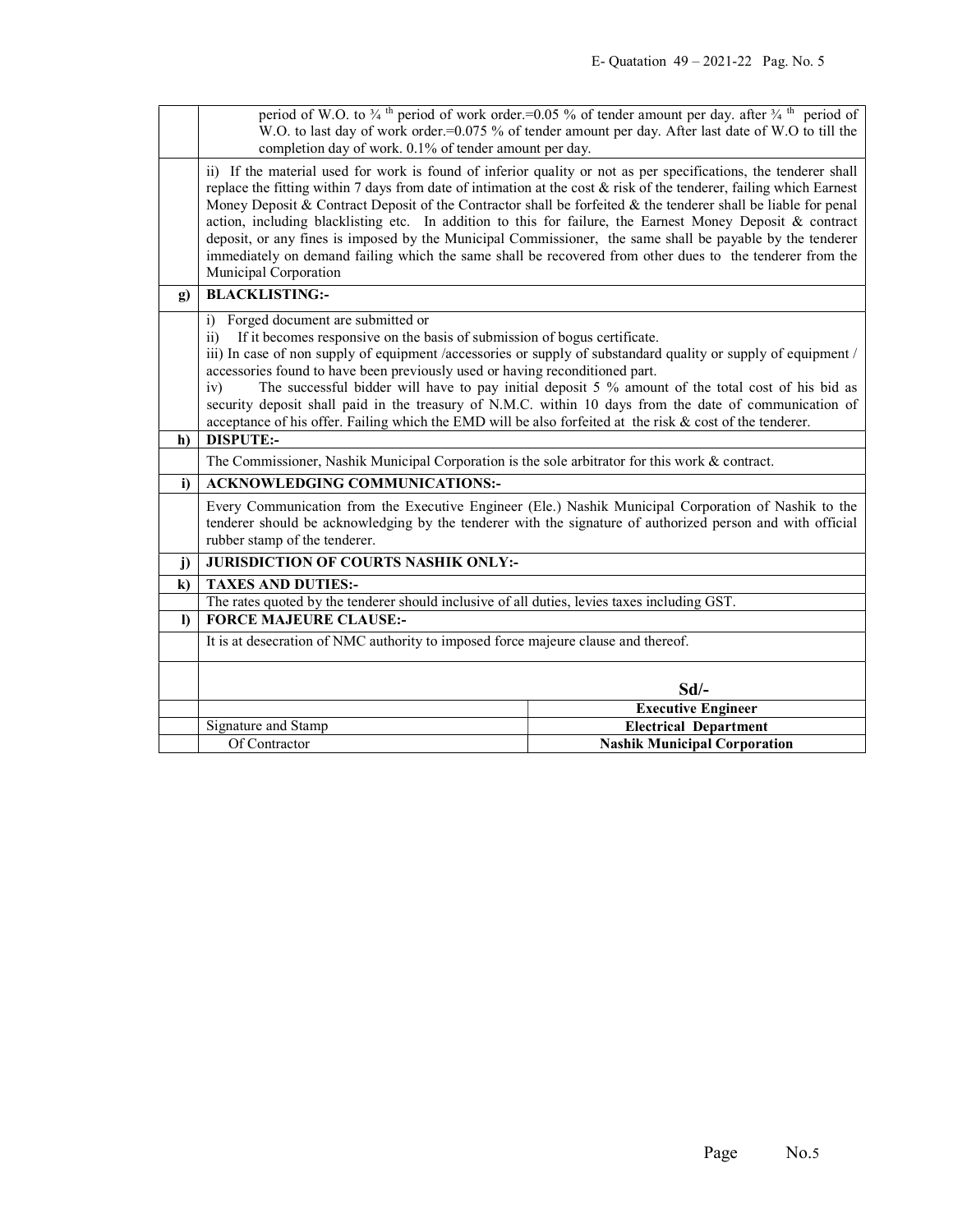## NASHIK MUNICIPAL CORPORATION ELECTRICAL DEPARTMENT

'E' Quotation form No. 49 (2021-22)

Name of work :- Providing erecting street light pole at Egale sport badmentan holl in P.No.21 Nashik Road Div. Estimate Cost put Rs.199951/-<br>
Time limit :- 30 Days

|                | SCHEDULE 'B' OF B-1 'E' QUOTATION FORM                                                                                                                                                                                                                                                                                                     |            |      |      |          |
|----------------|--------------------------------------------------------------------------------------------------------------------------------------------------------------------------------------------------------------------------------------------------------------------------------------------------------------------------------------------|------------|------|------|----------|
| Sr.<br>No.     | <b>Item</b>                                                                                                                                                                                                                                                                                                                                | Qty.       | Rate | Per  | Amount   |
| 1              | Supplying and erecting G.I. tubular<br>swaged pole114.3 x 88.9 x 76.1mm.<br>with<br>4.5x3.65x3.25<br>dia<br>mm<br>thickness $(4 + 1.5 + 1.5 \text{ m})$ length<br>respectively and total 7 m long with<br>pole cap, base plate in provided<br>foundation.(weight 73 kg.) as per<br>specification                                           | Nos.<br>6  | 7807 | Each | 46842.00 |
| $\overline{2}$ | $16 - 3 - 3$<br>Making cement concrete foundation<br>including excavation $(60 \times 60 \times 150)$<br>cm deep in 1:3:6 cement concrete 20<br>$x 25$ mm stone metal, $(45 x 45 x 45)$<br>cm /45 cm dia. x 45 cm height plinth<br>duly plastered, with necessary curing<br>and finishing complete. (above 6 m<br>to $9 \text{ m poles}$ ) | Nos.<br>6  | 1942 | Each | 11652.00 |
| 3              | $2 - 9 - 2$<br>Supplying and erecting Street light<br>bracket made from 40 mm. dia 'B'<br>class G.I. Pipe, 0.6m. in length along<br>with pole cap of 300 mm length and<br>80 mm dia duly welded with<br>provided leads as per specification<br>no. FG-BKT/BPC                                                                              | Nos.<br>6  | 635  | Each | 3810.00  |
| $\overline{4}$ | $9 - 1 - 4$<br>Supplying and erecting pipe type<br>earthing with 40mm. dia.G.I. pipe or<br>20mm dia. G.I. rod complete with all<br>materials as per specification no.<br>EA-EP                                                                                                                                                             | Nos.<br>6  | 1355 | Each | 8130.00  |
| 5              | $1 - 3 - 26$<br>Supplying<br><b>PVC</b><br>and<br>erecting<br>insulated PVC round sheathed 1<br>sq.mm (32 no. x 0.20 mm dia.) 3<br>core flexible multi stranded copper<br>Industrial cable for voltage grade up<br>to $1.1 \text{ kV}$                                                                                                     | 42<br>Mtr. | 42   | Mtr  | 1764.00  |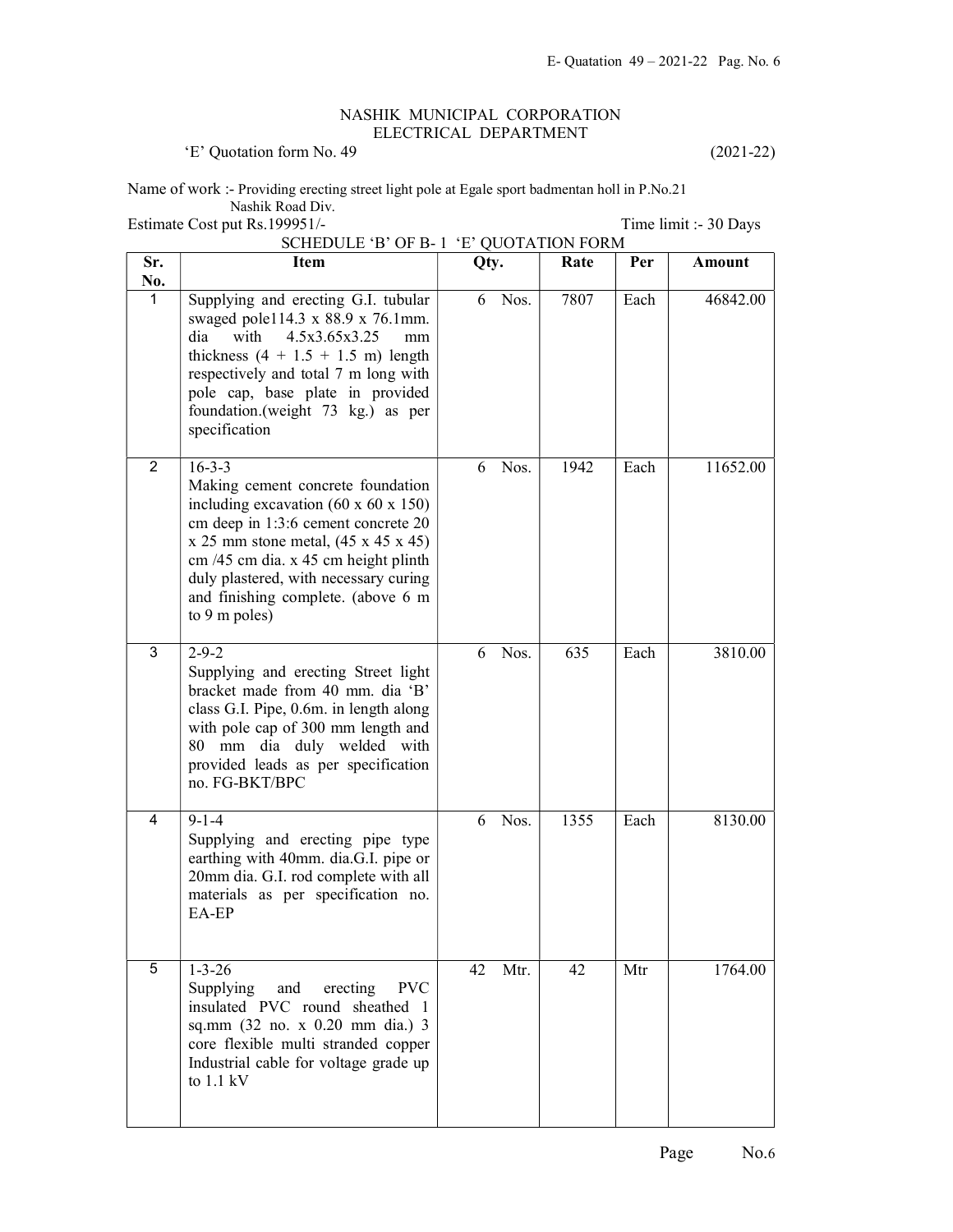| Sr.            | <b>Item</b>                                                                                                                                                                                                                                                                                                            | Qty. |      | Rate                  | Per       | Amount    |
|----------------|------------------------------------------------------------------------------------------------------------------------------------------------------------------------------------------------------------------------------------------------------------------------------------------------------------------------|------|------|-----------------------|-----------|-----------|
| No.            |                                                                                                                                                                                                                                                                                                                        |      |      |                       |           |           |
| 6              | $7 - 1 - 6$<br>Supplying, erecting & terminating<br>XLPE armoured cable 2 core 10 sq.<br>aluminium conductor with<br>mm.<br>continuous 5.48 sq. mm. (12 SWG)<br>G.I. earth wire complete erected with<br>glands & lugs, on wall/ trusses/pole<br>or laid in provided trench/ pipe as<br>per specification no. CB-LT/AL | 320  | Mtr. | 129                   | Mtr.      | 41280.00  |
| $\overline{7}$ | $7 - 8 - 8$<br>Supplying $\&$ erecting FRP box of<br>size 300 x 200 x 125 mm, 2.7 mm<br>thick complete on pole/wall as per<br>specification no. CB-SB                                                                                                                                                                  | 10   | Nos. | 605                   | Each      | 6050.0    |
| 8              | $7 - 6 - 9$<br>Supplying and laying (including<br>excavation of suitable width & depth<br>up to 90 cm) 50 mm outside dia.<br>double wall corrugated pipes (DWC)<br>of HDPE for enclosing cable below<br>ground/road surface, to required<br>depth complete.                                                            | 295  | Mtr. | 200                   | Mtr       | 59000.00  |
|                |                                                                                                                                                                                                                                                                                                                        |      |      | Total Rs. Without GST |           | 178528.00 |
|                |                                                                                                                                                                                                                                                                                                                        |      |      |                       | GST 12 %  | 21723.00  |
|                |                                                                                                                                                                                                                                                                                                                        |      |      |                       | Total Rs. | 199951.00 |

I /We are hereby agreed to exeute the above work at  $\%$  above / below (In words) ……..……… ……………………………… perecent ) the estimated rates.

Signature & stamp of Contractor

Sd/- Executive Engineer (Ele.) Nashik Municipal Corporation,